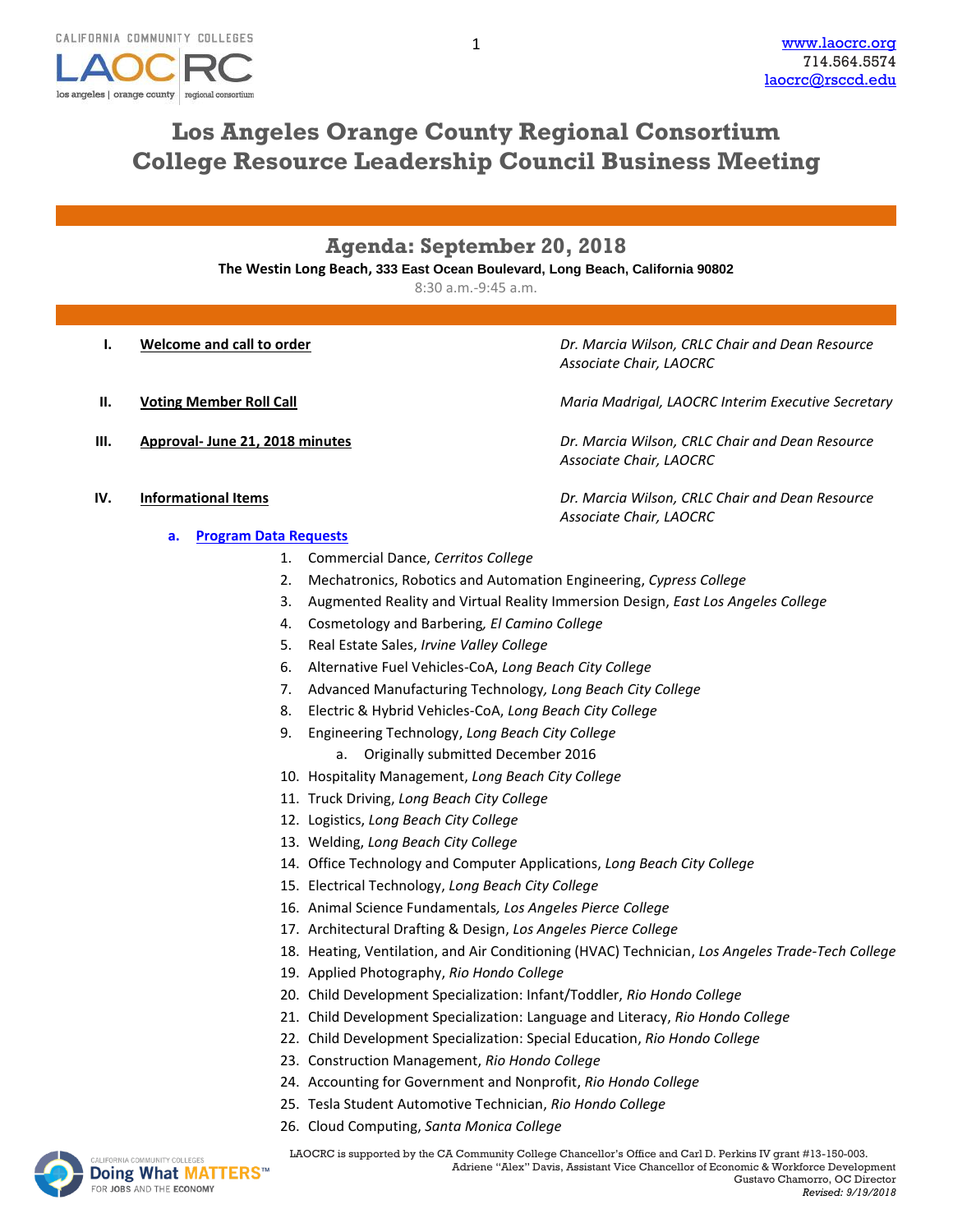

### 27. Architecture-AS\_CoA, *West Los Angeles College*

2

#### **b. Substantial Changes**

- **i.** [Advanced Transportation Technology-AS,](https://www.regionalcte.org/browse/KVr9K) *Long Beach City College*
- **ii.** [Graphic Design: Level I-CoA,](https://www.regionalcte.org/browse/3WlRK) *Mt. San Antonio College*

#### **c. Re-institution of Compton College Programs**

| <b>Major</b>                                | <b>Option</b>                  | AA-T | AS-T | A.A | A.S                       |
|---------------------------------------------|--------------------------------|------|------|-----|---------------------------|
| Administration of Justice for Transfer      |                                |      | x    | x   |                           |
| Air Conditioning & Refrigeration            |                                |      |      |     | $\boldsymbol{\mathsf{x}}$ |
| Automotive Collision Repair/Painting        |                                |      |      |     | X                         |
| Automotive Technology                       |                                |      |      |     | X                         |
| <b>Business Administration for Transfer</b> |                                |      | X    |     |                           |
| <b>Business</b>                             |                                |      |      |     |                           |
|                                             | <b>Business Administration</b> |      |      |     | x                         |
|                                             | <b>Business Management</b>     |      |      |     | X                         |
|                                             | <b>Business Marketing</b>      |      |      |     | x                         |
| Child Development                           |                                |      |      | x   |                           |
| Early Childhood Education for Transfer      |                                |      | x    |     |                           |
| <b>Communication Studies for Transfer</b>   |                                | x    |      |     |                           |
| Cosmetology                                 |                                |      |      |     | $\boldsymbol{\mathsf{x}}$ |
| Machine Tool Technology                     |                                |      |      |     | x                         |
|                                             | Machinist                      |      |      |     | x                         |
|                                             | Numerical Control Programmer   |      |      |     | $\pmb{\chi}$              |
| <b>Manufacturing Technology</b>             |                                |      |      |     | X                         |
| Music, Commerical Music                     |                                |      |      | x   |                           |
| Nursing                                     |                                |      |      |     | x                         |
| Pre-Engineering                             |                                |      |      |     | x                         |
| Pre-Nursing                                 |                                |      |      |     | x                         |
| Welding                                     |                                |      |      |     | x                         |

| <b>Certificate</b>                             | Option                                                       | <b>Achievement</b> | Accomplishment |
|------------------------------------------------|--------------------------------------------------------------|--------------------|----------------|
| Administration of Justice                      | Administration of Justice                                    | x                  |                |
| Air Conditioning and<br>Refrigeration          | Air Conditioning                                             | x                  |                |
|                                                | Air Conditioning & Refrigeration<br><b>Electric Controls</b> | x                  |                |
|                                                | Heating, Ventilation and Air<br>Conditioning                 | x                  |                |
|                                                | Refrigeration                                                | x                  |                |
| <b>Automotive Collision</b><br>Repair/Painting | <b>Automotive Collision</b><br>Repair/Painting I             | x                  |                |
|                                                | <b>Automotive Collision</b><br>Repair/Painting II            | x                  |                |

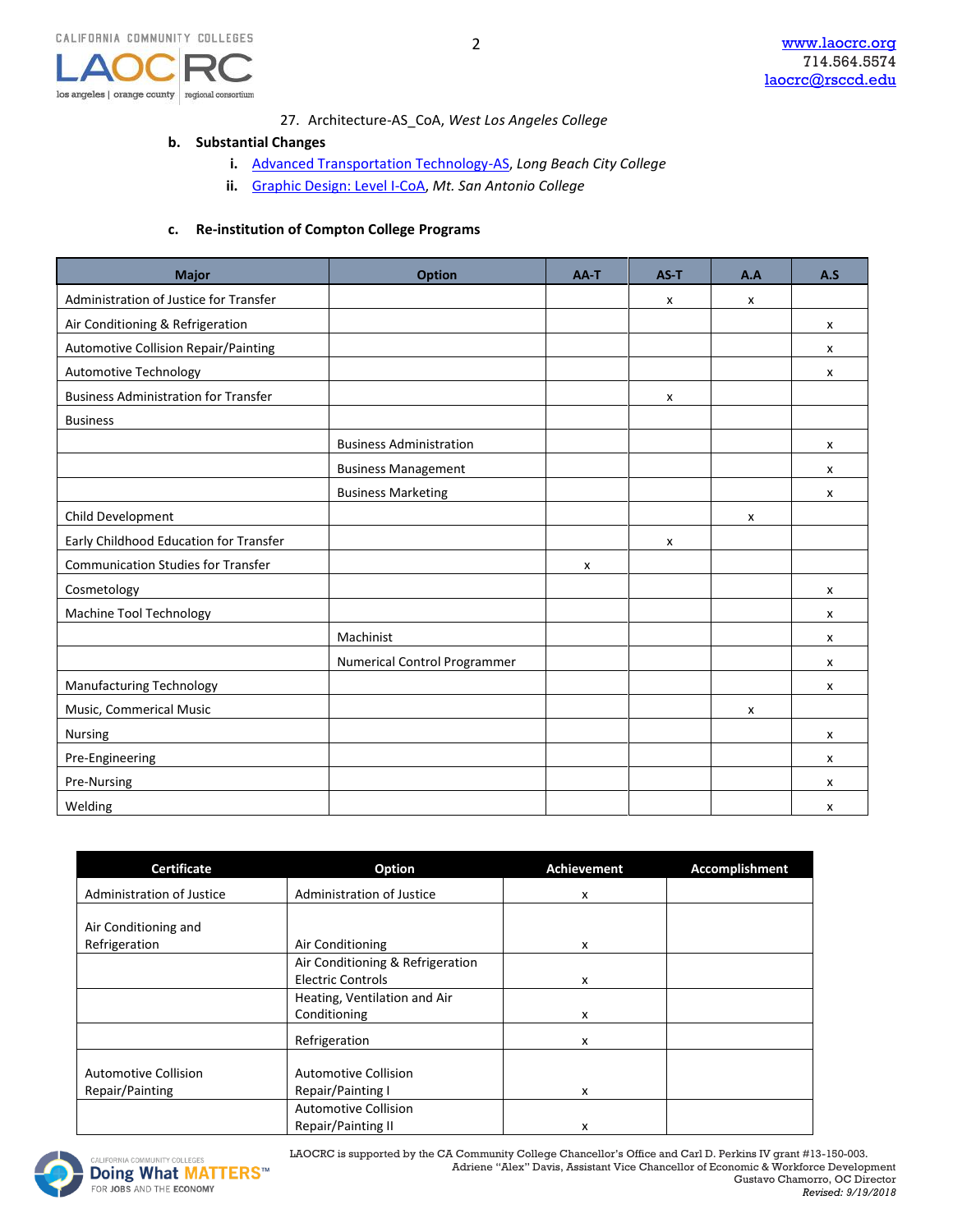

| angeles   orange county   regional consortium | <b>Automotive Accident</b>                                         |   |   |
|-----------------------------------------------|--------------------------------------------------------------------|---|---|
|                                               | Reconstruction                                                     |   | x |
|                                               | Automotive Collision Investigation<br>Automotive Brakes/Suspension |   | x |
|                                               | <b>Transmission/Drive Train</b>                                    |   |   |
| Automotive Technology                         | Technician                                                         | x |   |
|                                               | Automotive Engine                                                  |   |   |
|                                               | Rebuilding/Repair Technician                                       | x |   |
|                                               | Automotive Technician I                                            | x |   |
|                                               | Automotive Technician II                                           | x |   |
|                                               | Automotive Tune-Up Technician                                      | x |   |
|                                               | Automotive Air Conditioning                                        |   |   |
|                                               | Technician<br>Automotive Brakes and                                |   | x |
|                                               | <b>Suspension Technician</b>                                       |   | x |
|                                               | Automotive Engine Rebuilding and                                   |   |   |
|                                               | Repair Technician                                                  |   | x |
|                                               | Automotive Transmission and<br>Drive Train Technician              |   | x |
| <b>Business</b>                               | <b>Business Management</b>                                         | x |   |
|                                               | Marketing                                                          |   |   |
|                                               | Retail Management                                                  | x |   |
|                                               |                                                                    | x |   |
| Child Development                             | Early Childhood Education                                          | x |   |
|                                               | Early Intervention Assistant                                       | x |   |
|                                               | <b>Special Education Assistant</b>                                 | x |   |
| <b>Computer Information Systems</b>           | <b>Computer Systems Application</b>                                | x |   |
| Cosmetology                                   | Cosmetology Level I                                                |   | x |
|                                               | Cosmetology Level II                                               | x |   |
| Fire Technology                               | Fire and Emergency Technology                                      | x |   |
|                                               | Fire Academy                                                       | x |   |
| Machine Tool Technology                       | <b>CNC Machine Operator</b>                                        | x |   |
|                                               | Machinist                                                          | x |   |
|                                               | Numerical Control Programmer                                       | x |   |
| Music                                         | <b>Commercial Music</b>                                            | x |   |
| <b>Real Estate</b>                            | Real Estate                                                        | x |   |
|                                               | Mortgage Loan Brokerage                                            | x |   |
|                                               | Appraisal                                                          | x |   |
| Sign Language                                 | Sign Language/Interpreter Training                                 | x |   |
| <b>Transfer Studies</b>                       | CSU General Education Breadth                                      | x |   |
|                                               | <b>Intersegmental General Education</b>                            |   |   |
|                                               | Transfer Curriculum (IGETC)                                        | x |   |
| Welding                                       |                                                                    | x |   |

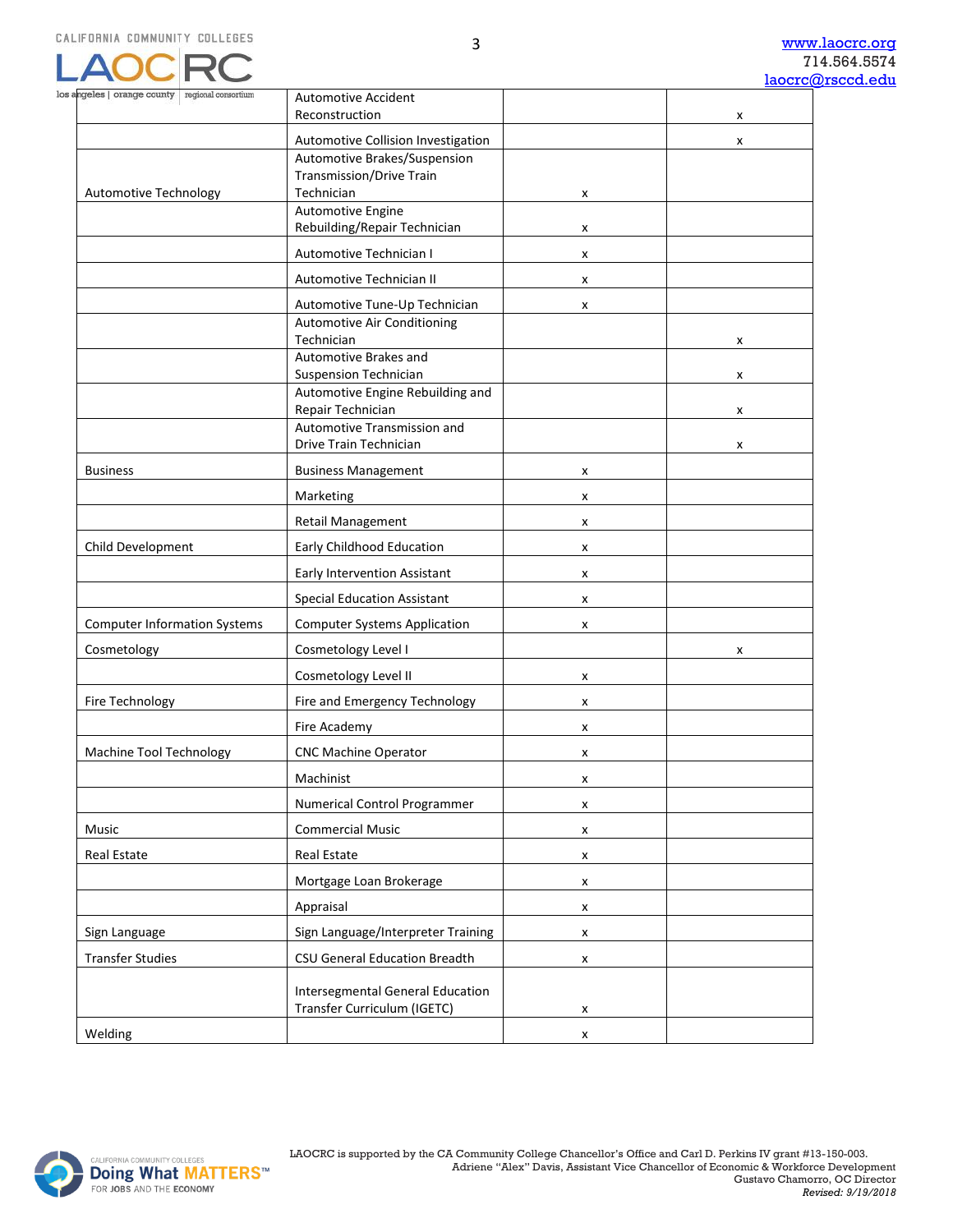

**V. Action Items** *Dr. Marcia Wilson, CRLC Chair and Dean Resource Associate Chair, LAOCRC*

**a. [Program Recommendation](https://www.regionalcte.org/browse?region=4&status=4&search=&submit=) ; Motion: \_\_\_\_\_\_\_\_\_\_\_\_\_\_\_\_\_\_\_\_\_\_\_\_\_\_\_Community College; Second:** 

- **\_\_\_\_\_\_\_\_\_\_\_\_\_\_\_\_\_\_\_\_\_\_\_\_\_\_\_\_\_\_\_\_\_\_\_\_\_\_Community College; APPROVED: Y/N**
- 1. [Costume Technology-CoA,](https://www.regionalcte.org/browse/Zrd23) *Los Angeles Trade-Technical College*
- 2. [Advanced Arc Welding-CoA,](https://www.regionalcte.org/browse/KvgxZ) *Long Beach City College*
- 3. [Automotive Engine and Automotive Service-CoA,](https://www.regionalcte.org/browse/Kl6r4) *Long Beach City College*
- 4. [Automotive Engine Performance Service-CoA,](https://www.regionalcte.org/browse/ZdgzK) *Long Beach City College*
- 5. [Automotive Service-CoA,](https://www.regionalcte.org/browse/ZrJrZ) *Long Beach City College*
- 6. [Automotive Technology-](https://www.regionalcte.org/browse/4xJbK) AS\_CoA, *Long Beach City College*
- 7. [Construction Technology-AS\\_CoA,](https://www.regionalcte.org/browse/3W2r4) *Long Beach City College*
- 8. [Engineering Automation Technology-CoA,](https://www.regionalcte.org/browse/ZbVQZ) *Long Beach City College*
- 9. [Engineering Technology-AS\\_CoA,](https://www.regionalcte.org/browse/ZYMBZ) *Long Beach City College*
- 10. [Home Remodeling-CoA,](https://www.regionalcte.org/browse/KoQa4) *Long Beach City College*
- 11. [Shielded Metal Arc Welding \(SMAW\)-CoA,](https://www.regionalcte.org/browse/40kVZ) *Long Beach City College*
- 12. [Baking and Pastry Certificate-CoA,](https://www.regionalcte.org/browse/3QRLK) *Mt. San Antonio College*
- 13. [Baking and Pastry-AS,](https://www.regionalcte.org/browse/41PrZ) *Mt. San Antonio College*
- 14. [Advanced Culinary Certificate-CoA,](https://www.regionalcte.org/browse/Z9dqK) *Mt. San Antonio College*
- 15. [Nutrition-CoA,](https://www.regionalcte.org/browse/3qjqK) *Mt. San Antonio College*
- 16. [Early Intervention and Inclusion-CoA,](https://www.regionalcte.org/browse/4PggZ) *Mt. San Antonio College*
- 17. [Child Development Specialization: Special Education-CoA,](https://www.regionalcte.org/browse/38EdK) *Rio Hondo College*
- 18. [Child Development Specialization: Infant/Toddler-CoA,](https://www.regionalcte.org/browse/3Ogy3) *Rio Hondo College*
- 19. [Child Development Specialization: Language & Literacy-CoA,](https://www.regionalcte.org/browse/4EXWZ) *Rio Hondo College*
- 20. [Real Estate Salesperson-CoA,](https://www.regionalcte.org/browse/Klor3) *West Los Angeles College*
- 21. [Real Estate Appraiser I-CoA,](https://www.regionalcte.org/browse/Zd2z3) *West Los Angeles College*

#### **VI. Update, Discussion, and/or Action Items**

- **a.** Cloud Computing Regional Curriculum Pre-Approval *Dr. Marcia Wilson, CRLC Chair and Dean Resource*
- **b.** Regional CTE site Updates *Dr. Gustavo Chamorro, OC Director, LAOCRC*
- **c.** Chancellor's Office LMI Request
- **d.** LAOCRC Collaborative Meeting Content Survey Sample
- **e.** College Profile Forms

- **a.** Districts
	- **i.** Cerritos
	- **ii.** Citrus
	- **iii.** Coastline
	- **iv.** Compton
	- **v.** Cypress
	- **vi.** East Los Angeles
	- **vii.** El Camino
	- **viii.** Fullerton
	- **ix.** [Glenda](http://www.doingwhatmatters.cccco.edu/)le



*Associate Chair, LAOCRC*

**VII. Updates** *Dr. Marcia Wilson, CRLC Chair and Dean Resource Associate Chair, LAOCRC*